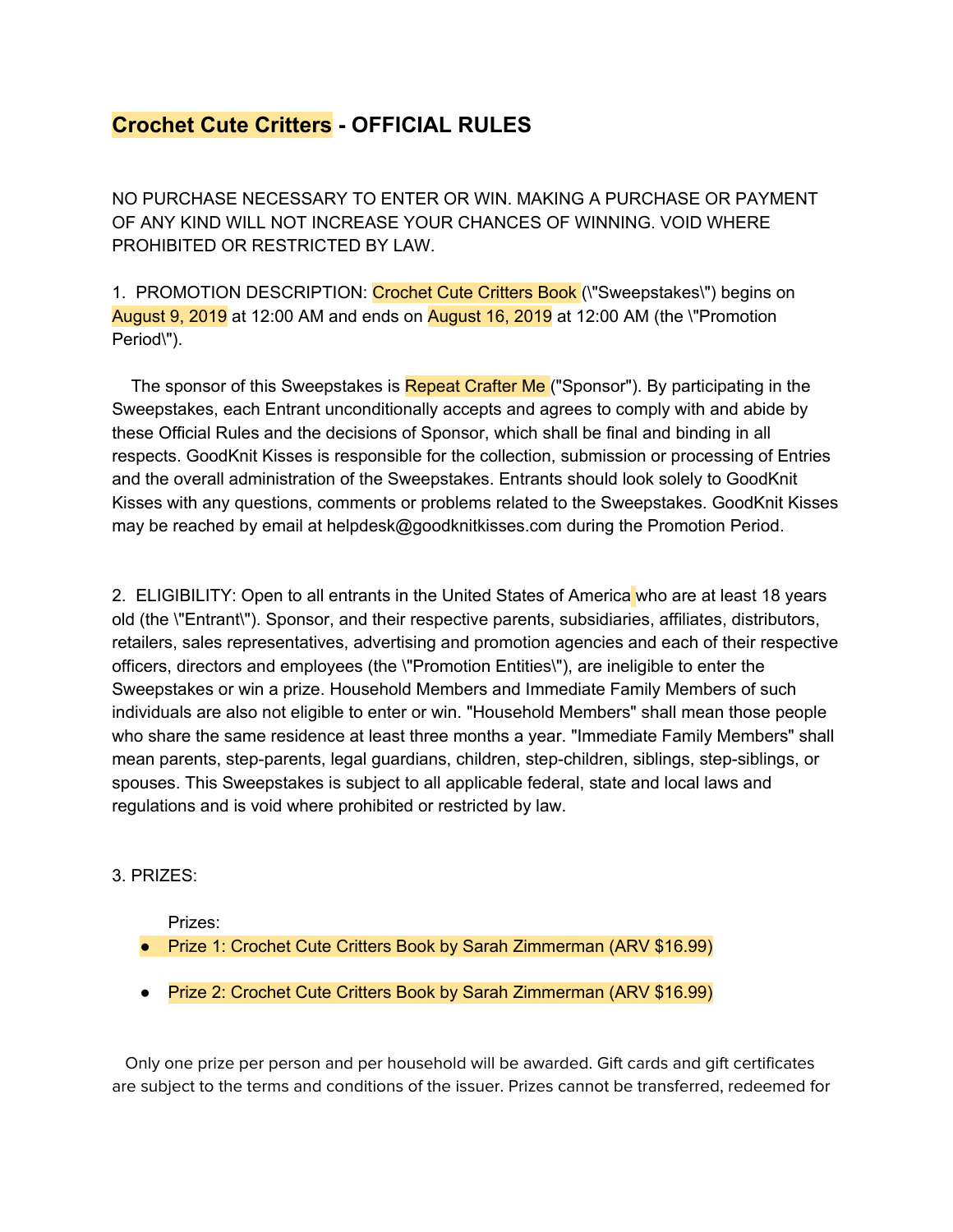cash or substituted by winner. Sponsor reserves the right in its sole and absolute discretion to award a substitute prize of equal or greater value if a prize described in these Official Rules is unavailable or cannot be awarded, in whole or in part, for any reason. The ARV of the prize represents Sponsor's good faith determination. That determination is final and binding and cannot be appealed. If the actual value of the prize turns out to be less than the stated ARV, the difference will not be awarded in cash. Sponsor makes no representation or warranty concerning the appearance, safety or performance of any prize awarded. Restrictions, conditions, and limitations may apply. Sponsor will not replace any lost or stolen prize items.

This Sweepstakes is open to legal residents of the United States of America and Prize will only be awarded and/or delivered to addresses within said locations. All federal, state and/or local taxes, fees, and surcharges are the sole responsibility of the prize winner. Failure to comply with the Official Rules will result in forfeiture of the prize.

4. HOW TO ENTER: Enter the Sweepstakes during the Promotion Period online by

a. visiting the entry form, which can be found on the following website at <https://www.goodknitkisses.com/crochet-cute-critters-book/>

 Automated or robotic Entries submitted by individuals or organizations will be disqualified. Internet entry must be made by the Entrant. Any attempt by Entrant to obtain more than the stated number of Entries by using multiple/different email addresses, identities, registrations, logins or any other methods, including, but not limited to, commercial contest/sweepstakes subscription notification and/or entering services, will void Entrant's Entries and that Entrant may be disqualified. Final eligibility for the award of any prize is subject to eligibility verification as set forth below. All Entries must be posted by the end of the Promotion Period in order to participate. Sponsor's database clock will be the official timekeeper for this Sweepstakes.

5. WINNER SELECTION: The Winner(s) of the Sweepstakes will be selected in a random drawing from among all eligible Entries received throughout the Promotion Period. The random drawing will be conducted on or about **August 16, 2019** after the Promotion Period by Sponsor or its designated representatives, whose decisions are final. Odds of winning will vary depending on the number of eligible Entries received.

6. WINNER NOTIFICATION: Winner will be notified by email at the email address provided in the Entry Information or by Facebook Message approximately one (1) day after the random drawing. Potential Winner must accept a prize by email as directed by Sponsor within seven (7) days of notification. Sponsor is not responsible for any delay or failure to receive notification for any reason, including inactive email account(s), technical difficulties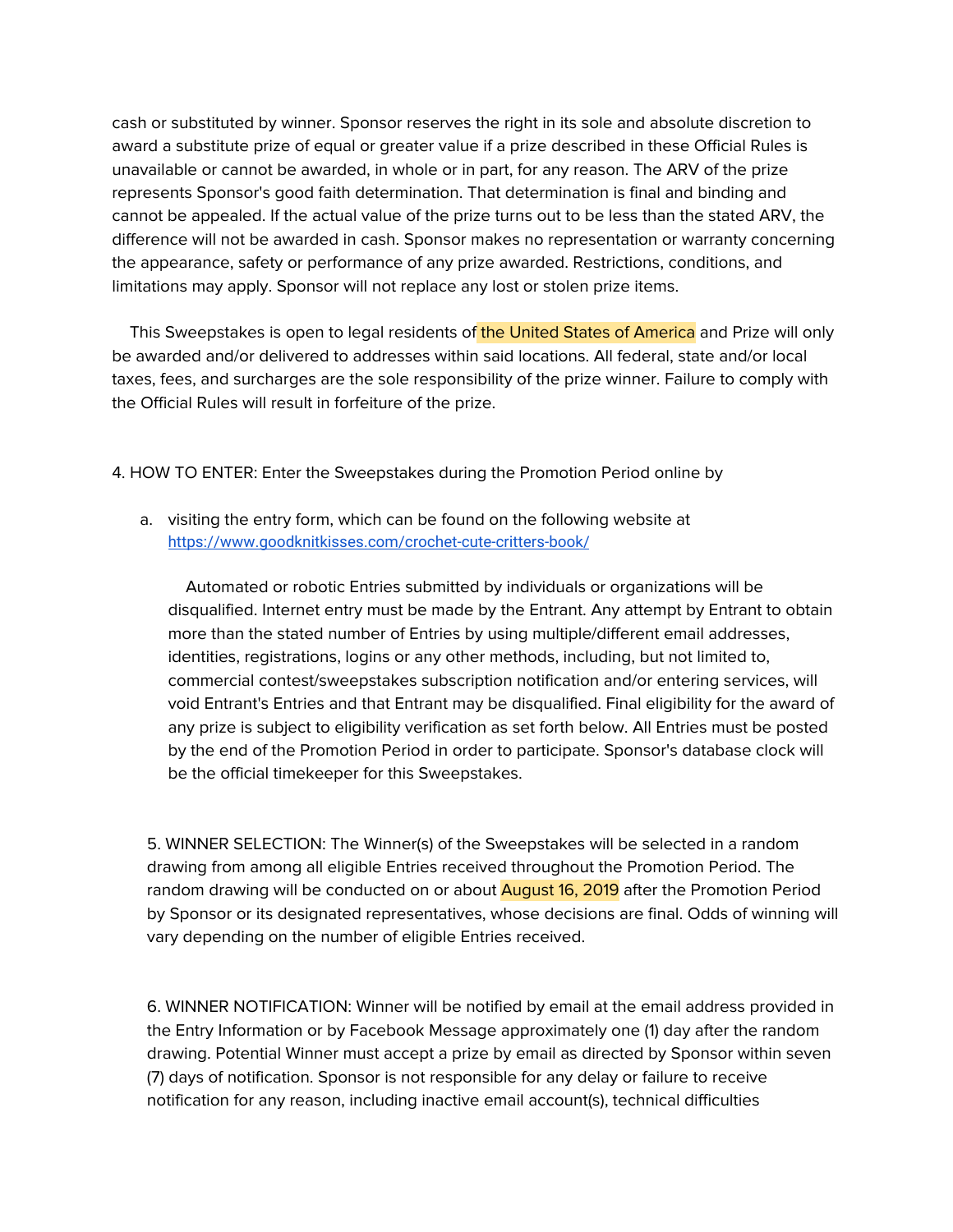associated therewith, or Winner's failure to adequately monitor any email account.

 Any winner notification not responded to or returned as undeliverable may result in prize forfeiture. The potential prize winner may be required to sign and return an affidavit of eligibility and release of liability, and a Publicity Release (collectively \"the Prize Claim Documents\"). No substitution or transfer of a prize is permitted except by Sponsor.

7. PRIVACY: Any personal information supplied by you will be subject to the privacy policy of the Sponsor posted at

http://www.goodknitkisses.com/wp-content/uploads/2017/02/GoodKnitKissesPrivacyPolicy.p df.

By entering the Sweepstakes, you grant Sponsor permission to share your email address and any other personally identifiable information with the other Sweepstakes Entities for the purpose of administration and prize fulfillment, including use in a publicly available Winners list. By entering the Sweepstakes, you grant Sponsor permission to use your email address to send periodic newsletter publications via email.

8. LIMITATION OF LIABILITY: Sponsor assumes no responsibility or liability for (a) any incorrect or inaccurate entry information, or for any faulty or failed electronic data transmissions; (b) any unauthorized access to, or theft, destruction or alteration of entries at any point in the operation of this Sweepstakes; (c) any technical malfunction, failure, error, omission, interruption, deletion, defect, delay in operation or communications line failure, regardless of cause, with regard to any equipment, systems, networks, lines, satellites, servers, camera, computers or providers utilized in any aspect of the operation of the Sweepstakes; (d) inaccessibility or unavailability of any network or wireless service, the Internet or website or any combination thereof; (e) suspended or discontinued Internet, wireless or landline phone service; or (f) any injury or damage to participant's or to any other person's computer or mobile device which may be related to or resulting from any attempt to participate in the Sweepstakes or download of any materials in the Sweepstakes.

 If, for any reason, the Sweepstakes is not capable of running as planned for reasons which may include without limitation, infection by computer virus, tampering, unauthorized intervention, fraud, technical failures, or any other causes which may corrupt or affect the administration, security, fairness, integrity or proper conduct of this Sweepstakes, the Sponsor reserves the right at its sole discretion to cancel, terminate, modify or suspend the Sweepstakes in whole or in part. In such event, Sponsor shall immediately suspend all drawings and prize awards, and Sponsor reserves the right to award any remaining prizes (up to the total ARV as set forth in these Official Rules) in a manner deemed fair and equitable by Sponsor. Sponsor and Released Parties shall not have any further liability to any participant in connection with the Sweepstakes.